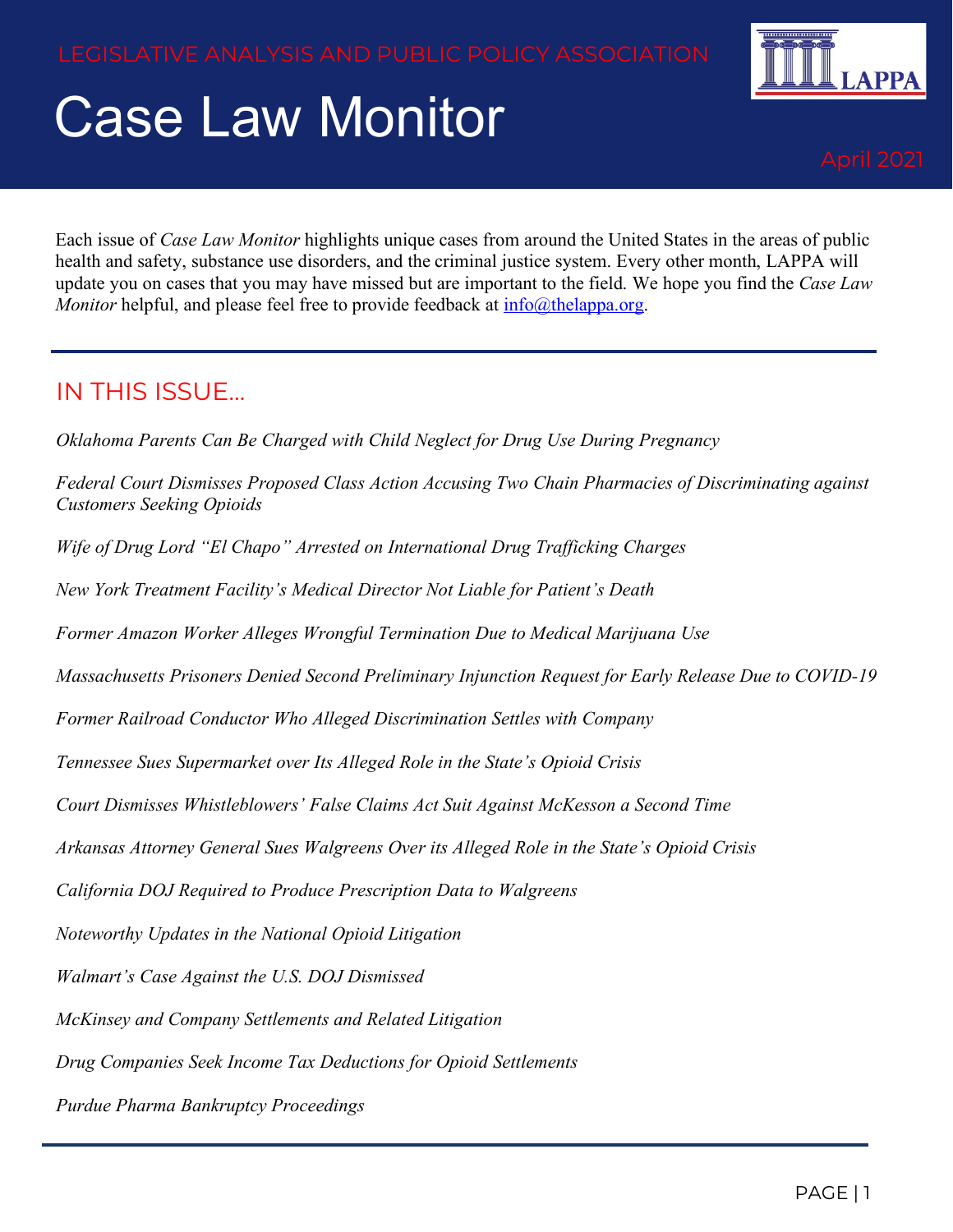#### OKLAHOMA PARENTS CAN BE CHARGED WITH CHILD NEGLECT FOR DRUG USE DURING PREGNANCY

*State of Oklahoma v. Kelvin Wayne Allen and Tami Leann Ware***, Oklahoma Court of Criminal Appeals, Case No. S-2019-849 (opinion filed January 28, 2021).** The Oklahoma Court of Criminal Appeals has held for a second time in five months that a mother can be charged with child neglect for illegal drug use during pregnancy. In this latest case, the court also concluded that the father can be charged if he supplied the mother with drugs during the pregnancy. Tami Leann Ware gave birth to her child in 2017. Post-birth testing indicated that both Ware and the child had methamphetamine in their systems, which prompted the hospital to call the authorities. Due to the child's positive drug test, the State Department of Human Services placed the child into protective custody before the newborn ever left the hospital. During her pregnancy, Ware lived with the child's father, Kelvin Wayne Allen. According to the trial court record, Allen purchased drugs for Ware, and the two often ingested methamphetamine together while Ware was pregnant. The pair allegedly admitted to knowing the harm posed to the unborn child from Ware's methamphetamine use. The state charged both Ware and Allen with child neglect and conspiracy to commit child neglect. The defendants filed motions to quash both counts in their respective cases, arguing that an unborn fetus is not a "child" subject to protection under Oklahoma's child neglect statute. The trial court judge granted their motions, and the state appealed. On appeal, the intermediate appellate court determined that *State of Oklahoma v. Green*, 474 P.3d 886 (Okla. Crim. App. 2020) controlled the case. In *Green*, a toxicology report revealed a stillborn baby died due to methamphetamine toxicity. The state charged the mother with child neglect. The trial court in *Green* dismissed the case, finding that an unborn child is not a child under the child neglect statute. The Court of Criminal Appeals reversed, holding that an unborn child constitutes a child for the purposes of the child neglect statute and that a viable fetus may be the victim of child neglect. Accordingly, the same court found that the trial court abused its discretion in granting Ware and Allen's motions to quash because it did not follow the interpretation of the child neglect statute made in *Green*. The court reversed and remanded both Ware and Allen's cases back to the trial court.

#### FEDERAL COURT DISMISSES PROPOSED CLASS ACTION ACCUSING TWO CHAIN PHARMACIES OF DISCRIMINATING AGAINST CUSTOMERS SEEKING OPIOIDS

*Susan Smith v. Walgreens Boots Alliance, Inc., et al.***, U.S. District Court for the Northern District of California, Case No. 3:20-cv-05451-CRB (order issued February 3, 2021).** A California federal court granted two motions to dismiss a putative class action filed against chain pharmacy defendants but gave the plaintiff an opportunity to amend her complaint in response to the decision. In this case, lead plaintiff Susan Smith argues that Walgreens and Costco go too far in their recent efforts to prevent the unlawful sale of opioids. Smith is a disabled individual who suffers from chronic pain syndrome and other chronic medical conditions. Smith takes opioids to relieve her pain and has been prescribed morphine since 2011. In August 2020, Smith filed a putative class action suit alleging that she faced discrimination and harassment by pharmacists at Walgreens and Costco when attempting to pick up opioid prescriptions and that, on some occasions, the pharmacies would refuse to fill her prescriptions. In September 2020, Smith filed a first amended complaint (FAC) bringing causes of action under the Americans with Disabilities Act, Section 504 of the Rehabilitation Act of 1973, the anti-discrimination provisions of the Affordable Care Act, the Unruh Civil Rights Act, and California's Unfair Competition Law. In November, the defendants filed motions to dismiss. The court granted both motions to dismiss.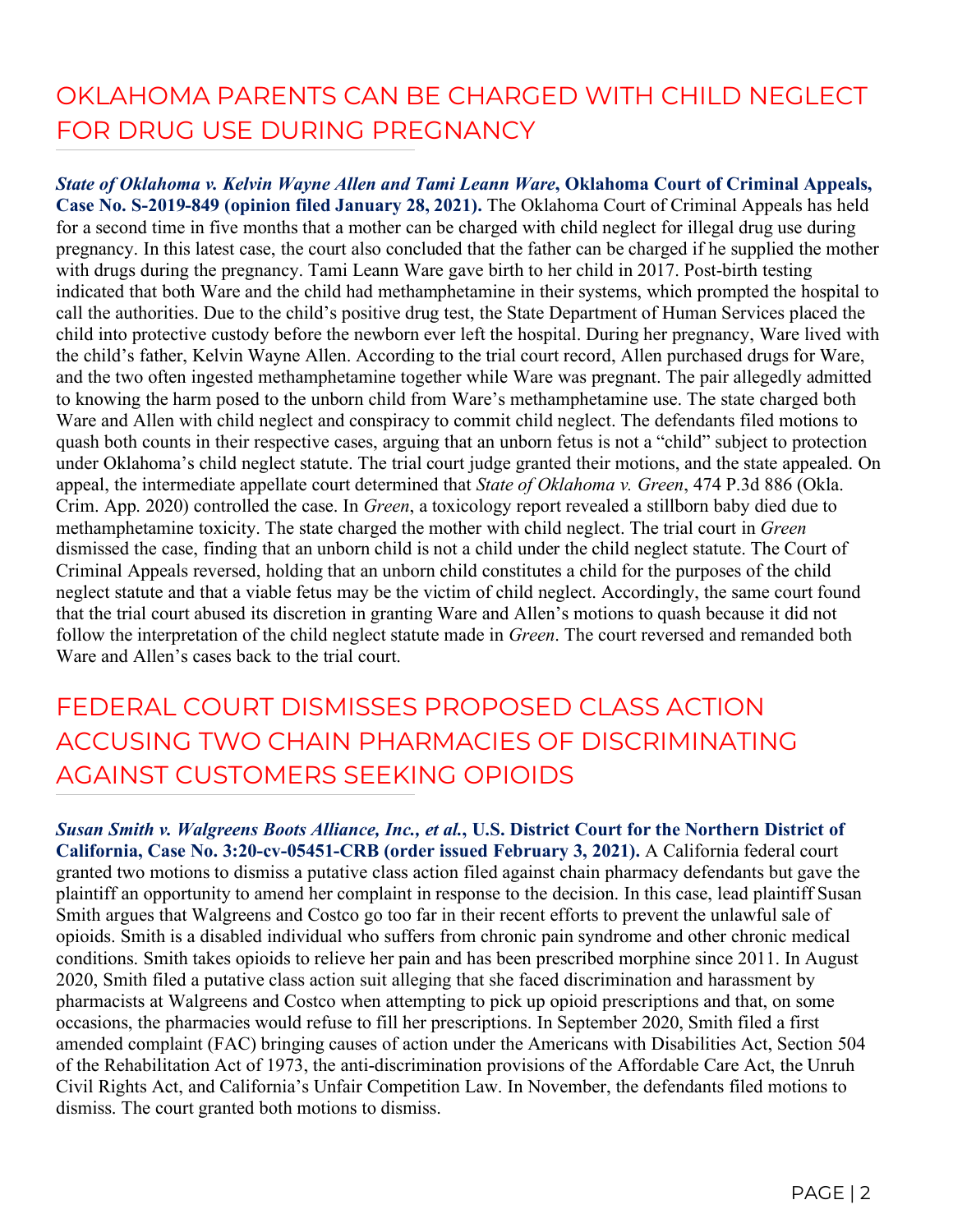With respect to Costco, Smith alleged that the company has a specific policy that acts as a total ban on opioid sales and that discriminates against her and the members of the class. The court found, however, that she did not assert a cognizable claim for discrimination because, at most, all she alleges is that Costco does not sell opioids to anyone. As for Walgreens, Smith alleged that the company: (1) blacklists certain individuals and/or their prescribing physicians from seeking to fill opioid prescriptions; (2) implements hard limits on both the dosage and duration of opioid prescriptions; (3) does not sell opioids unless accompanied with one or more prescriptions for non-opioid medication(s); and (4) requires patients to provide comprehensive medical records before purchasing opioids. The court found that Smith did not make a *prima facie* case of intentional discrimination against Walgreens and that only one allegation, the alleged dose and duration restriction, could possibly constitute discrimination under federal law under a disparate impact or reasonable accommodation theory. Moreover, the court concluded that this allegation appeared implausible based on the facts pled. The court allowed Smith to file a second amended complaint to address the deficiencies in her FAC, which she filed on March 22, 2021.

## WIFE OF DRUG LORD "EL CHAPO" ARRESTED ON INTERNATIONAL DRUG TRAFFICKING CHARGES

*United States v. Emma Coronel Aispuro***, U.S. District Court for the District of Columbia, Case No. 1:21 mj-00240-GMH (suit filed February 17, 2021).** Emma Coronel Aispuro, the wife of Joaquin "El Chapo" Guzman Loera, the former leader of the Sinaloa Cartel, was arrested and charged in February 2021 for her alleged involvement in international drug trafficking. According to the criminal complaint, Coronel Aispuro participated in a conspiracy to distribute cocaine, methamphetamine, heroin, and marijuana for importation

into the U.S. Additionally, the U.S. alleges that Coronel Aispuro conspired with others to assist her husband in escaping from a Mexican prison in July 2015 and planning another prison escape with others prior to her husband's extradition to the U.S. in January 2017. Cornel Aispuro faces a one count criminal complaint of conspiracy to distribute one kilogram or more of heroin, five kilograms or more of cocaine, 1,000 kilograms or more of marijuana, and 500 grams or more of methamphetamine for unlawful importation into the U.S. The case is ongoing.



### NEW YORK TREATMENT FACILITY'S MEDICAL DIRECTOR NOT LIABLE FOR PATIENT'S DEATH

*Christopher Buchanan, et al. v. Frederick Hesse***, U.S. District Court for the Southern District of New York, Case No. 7:18-cv-01566-VB (opinion filed February 22, 2021).** The medical director of a residential substance use disorder treatment facility in New York won summary judgment in a medical malpractice action surrounding the death of a patient at the facility with whom he never met and never personally treated. Cydney Buchanan entered the detoxification unit of Arms Acres treatment facility for substance use disorder treatment on November 10, 2015. At the time of Buchanan's admittance, Dr. Frederick Hesse served as the medical director at Arms Acres. Although Dr. Hesse acted as the attending physician for all patients admitted to Arms Acres, he was not typically informed of new admittances to the facility. Usually, Dr. Hesse became involved in a patient's care only if there was a problem that involved the management of the detox residents or if a patient wanted to leave the facility. Otherwise, a physician assistant or a nurse practitioner would prescribe any necessary medication upon admittance. A physician assistant prescribed Suboxone to Buchanan upon admittance. During the night on November 11, 2015, Buchanan vomited twice. Both times, a nurse visually examined Buchanan. The next morning, workers found her unresponsive and transported her to a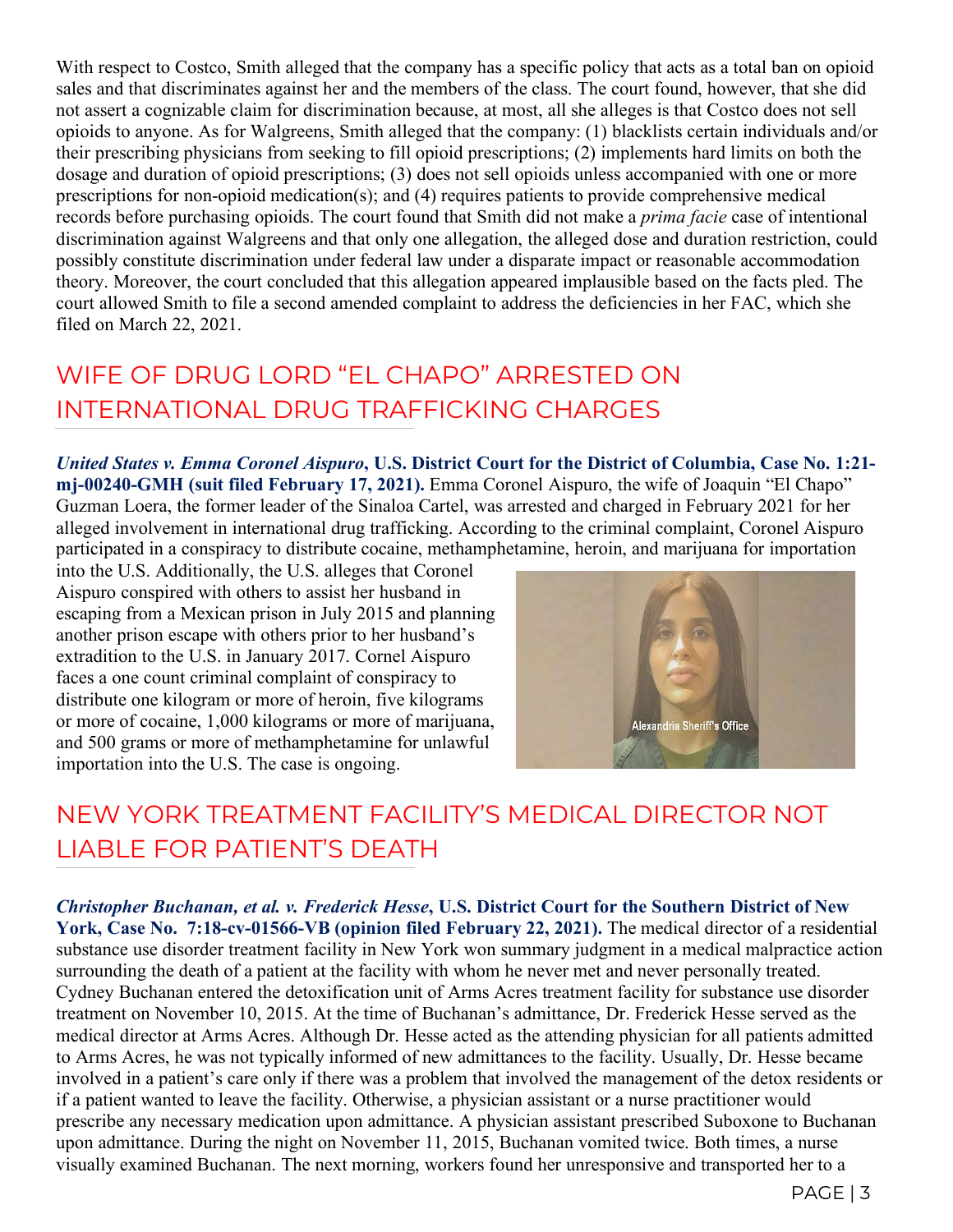hospital, where she was pronounced dead. During Buchanan's stay at the facility, she never met Dr. Hesse. Additionally, Dr. Hesse never discussed Buchanan's care with any of the physician assistants, nor did he receive any calls about her prior to her death. In 2018, Buchanan's father filed suit on behalf of her estate against Arms Acres, Dr. Hesse, and several other members of Arms Acre's staff. The plaintiff subsequently reached a settlement with Arms Acres and all other defendants besides Dr. Hesse. The action against Dr. Hesse alleged medical malpractice, negligent supervision, and common law negligence.

Under New York law, in order to establish a case for medical malpractice, the physician must have owed a duty of care to the patient. Because Dr. Hesse had no contact or communication with Buchanan during her time at the facility, the federal trial court determined that a duty of care was never established and granted summary judgment with respect to that count. The court also granted summary judgment with respect to the negligent supervision count because there was no evidence demonstrating that anyone involved in Buchanan's death committed acts or omissions outside the scope of employment. Regarding the common law negligence claim, the plaintiff argued that Dr. Hesse, as the medical director, was directly and personally responsible for the medical services of the facility and was ultimately responsible for whatever medical care was or was not provided. The court disagreed, citing to regulations promulgated by the New York State Office of Alcohol and Substance Abuse Services and the federal Substance Abuse and Mental Health Services Administration, which do not clearly establish individual liability for medical directors for failing to do their job. The federal court declined to impose an individual duty stemming from regulations appliable to Arms Acres and, thus, granted summary judgment for the common law negligence claim, as well. The plaintiff filed an appeal to the U.S. Court of Appeals for the Second Circuit on March 18, 2021.

#### FORMER AMAZON WORKER ALLEGES WRONGFUL TERMINATION DUE TO MEDICAL MARIJUANA USE

*Nathan Miller v. Amazon.com Services, Inc.***,** *et al***., U.S. District Court for the Eastern District of Pennsylvania, Case No. 2:21-cv-00944-ER (suit filed March 1, 2021).** A former Amazon warehouse worker alleges that Amazon wrongfully terminated him as a result of his medical marijuana use. Amazon employed Nathan Miller as a seasonal fulfillment associate at a warehouse in Pennsylvania. Due to his history of mental health conditions, Miller used medical marijuana, for which he had a valid certification and license to use in Pennsylvania. Miller's supervisors knew about his license for marijuana use. In July 2020, Miller applied for a permanent, full-time position at the Amazon warehouse. The application required that Miller take a drug test. Prior to taking the drug test, Miller informed the Quest Diagnostics employee conducting the testing and an Amazon human resources employee about his medical marijuana license. On July 21, 2020, Amazon denied Miller full-time employment and terminated him from his seasonal position for failing the drug test due to marijuana use. Although Miller informed a human resources representative that he had a medical marijuana license, the representative told him nothing could be done to reverse the decision. Miller filed a charge of discrimination with the Pennsylvania Human Relations Commission (Commission) regarding his termination.

As part of the Commission's investigation, Amazon submitted a statement that after the positive drug test came back, a medical review officer attempted to contact Miller for an explanation, and after Miller failed to respond for two days, human resources made the decision to terminate his employment. Further, Amazon asserted that, per its company policy, Quest Diagnostics cannot take notice of a medical marijuana license and that it is the employee's obligation to provide proof when called by the medical review officer about a positive drug test. Miller, however, argued that Amazon terminated him the day after the

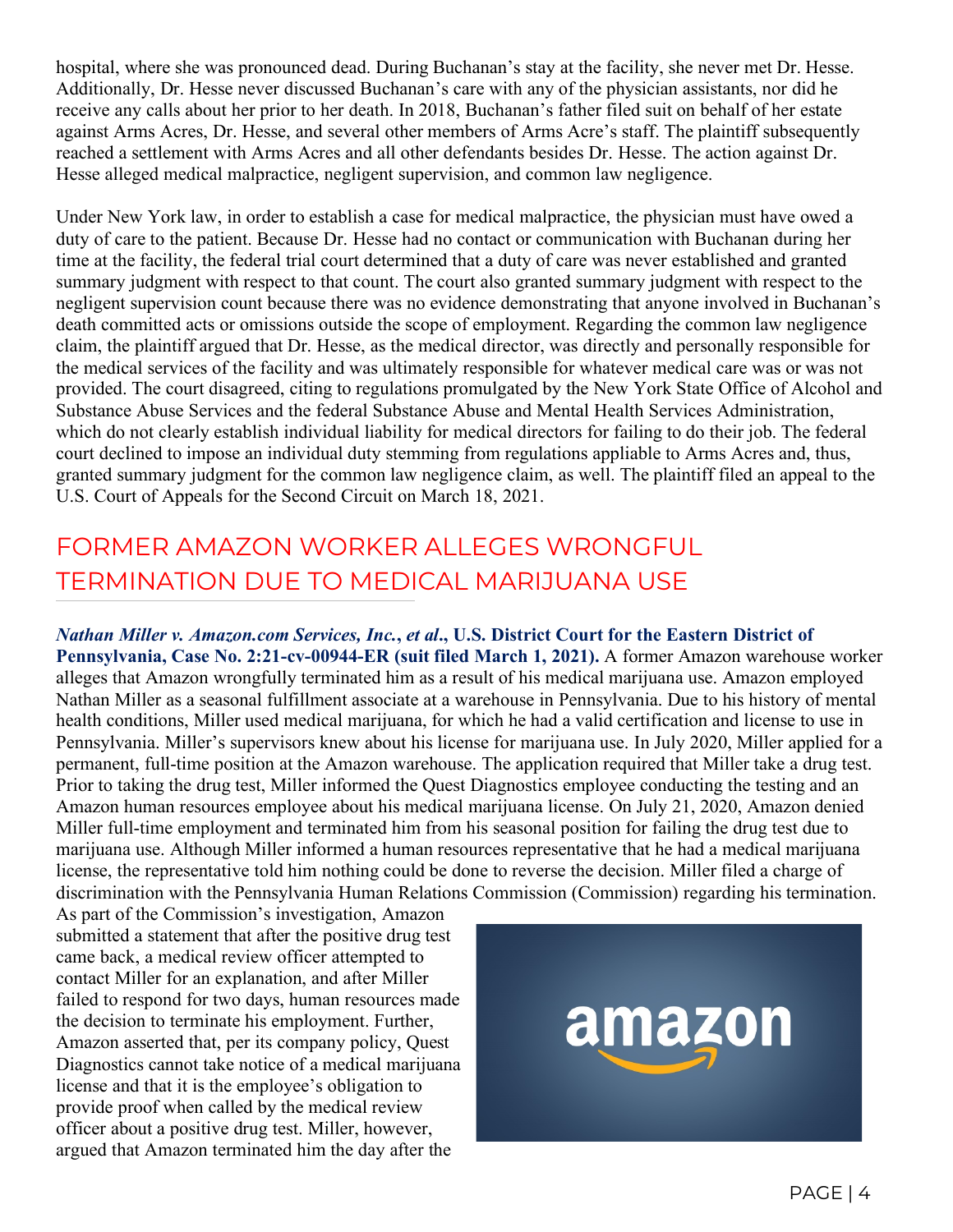test was administered. Additionally, Miller claimed that Amazon's procedure and the unnecessary involvement of the medical review officer violates medical privacy considerations and intentionally or disparately impacts employees by wrongly subjecting them to termination, embarrassment, and other harms. Subsequently, Miller filed suit against Amazon and Quest Diagnostics for violations of Pennsylvania's Medical Marijuana Act (35 PA. Cons. Stat. § 10231.2103), breach of the implied covenant of good faith and fair dealing, violation of public policy, intrusion on seclusion, and civil conspiracy. The defendants have until April 6, 2021 to respond to the complaint.

### MASSACHUSETTS PRISONERS DENIED SECOND PRELIMINARY INJUNCTION REQUEST FOR EARLY RELEASE DUE TO COVID-19

*Stephen Foster, et al. v. Carol Mici, et al.***, Massachusetts Superior Court, Suffolk County, Case No. 2084CV00855 (motion denied February 17, 2021).** For previous updates and facts about this case, please refer to the August 2020 issue of the LAPPA Case Law Monitor, available [here.](http://legislativeanalysis.org/wp-content/uploads/2020/08/August-2020-Case-Law-Monitor-.pdf) In February 2021, a Massachusetts trial court denied the second motion for preliminary injunction filed by a class of prisoners being held by the Massachusetts Department of Corrections (DOC). After the plaintiffs' first motion for preliminary injunction was denied in June 2020 by the Supreme Judicial Court in Massachusetts, the Supreme Judicial Court transferred the matter to trial court for the litigation to proceed as an emergency matter. The plaintiffs filed a second motion for preliminary injunction on December 23, 2020. As with the first motion, the plaintiffs sought to require the DOC to make specific efforts to reduce the prison population in light of the COVID-19 pandemic. The legal standard announced by the Supreme Judicial Court was whether the plaintiffs



could establish an Eighth Amendment violation that prison officials acted or failed to act with deliberate indifference. Adopting this standard, the trial court first noted that the DOC conscientiously sought to prevent COVID-19 infections by implementing policies and procedures such as mask wearing, surveillance testing, increased cleaning, and social distancing. Additionally, the court noted that the DOC modified some initial COVID-19 restrictions on movement and social activity and ended the full lockdown and resumed some of its programing. The plaintiffs argued that

despite the DOC's actions, it frequently failed to implement its policies and protocols and did not prevent thousands of inmates from contracting COVID-19 and at least 19 inmate deaths. The plaintiffs also argued that the DOC demonstrated deliberate indifference by refusing to employ numerous lawful means to reduce the inmate population, including furloughs, home confinement, medical and general parole, and maximizing the use of good time credit. While the trial court understood the consequences of any lapses in preventing the spread of the virus, it found that the lapses reflect only sporadic mistakes and lack of sufficient attention to detail, which is far below the standard of deliberate indifference. The court also noted that the Eighth Amendment does not obligate prison officials to take all possible action available to address potential harms. Therefore, the court ruled that the DOC's decision not to use furloughs, home confinement, medical and general parole, or the maximum lawful use of good time credit as methods of inmate reduction does not establish deliberate indifference. Despite rejecting the emergency motion, the trial court allowed the plaintiffs to move on an expedited basis for leave of court to amend their complaint to assert new claims under a "lineitem" law enacted over the Governor's veto on December 28, 2020 that imposes additional requirements on the DOC during the COVID-[1](#page-4-0)9 pandemic.<sup>1</sup> The plaintiffs filed a motion to amend their complaint on February 18, 2021. The case remains ongoing.

<span id="page-4-0"></span><sup>&</sup>lt;sup>1</sup> See Chapter 227 of Acts of 2020, Section 2, line item 8900-0001, available at [https://malegislature.gov/Budget/FY2021/FinalBudget.](https://malegislature.gov/Budget/FY2021/FinalBudget)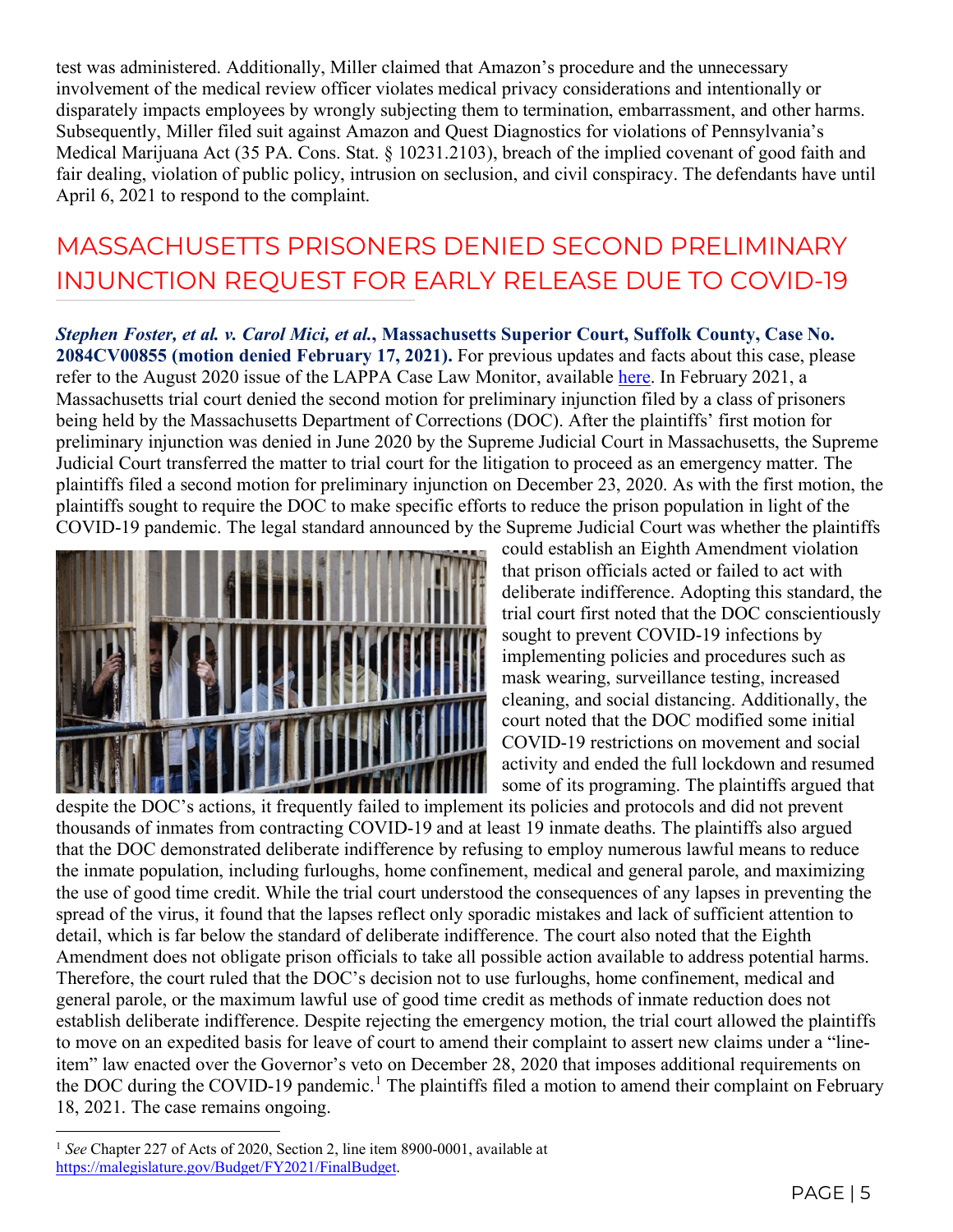#### FORMER RAILROAD CONDUCTOR WHO ALLEGED DISCRIMINATION SETTLES WITH COMPANY

*Kenton Howard v. Norfolk Southern Corporation***, U.S. District Court for the Northern District of Alabama, Case No. 2:17-cv-02163-RDP (settlement reached March 2, 2021).** For previous updates and the facts on this case, please refer to the October 2020 issue of the *LAPPA Case Law Monitor*, available [here.](http://legislativeanalysis.org/wp-content/uploads/2020/10/October-2020-Case-Law-Monitor-1.pdf) Norfolk Southern Corporation (Norfolk) and Kenton Howard, a former conductor at the company who asserted that the company violated federal disability bias law when it placed him on medical hold because he takes morphine and oxycodone for knee and back pain, reached a settlement on the eve of the trial. Prior to the settlement, the court denied Norfolk's motion for summary judgment in September 2020 and scheduled a jury trial for March 15, 2021. The parties informed the judge on March 2, 2021 about the settlement-in-principle. The judge dismissed the case but informed the parties to advise the court if they could not finalize the settlement document within 60 days. The terms of the agreement are not in the court record.

#### TENNESSEE SUES SUPERMARKET OVER ITS ALLEGED ROLE IN THE STATE'S OPIOID CRISIS

*State of Tennessee, ex rel. Herbert H. Slatery III v. Food City Supermarkets, LLC, et al.***, Circuit Court of Knox County, Tennessee, Case No. 3-32-21 (suit filed February 4, 2021).** Tennessee's Attorney General sued Food City Supermarkets, a southeast-based chain with 123 locations, over claims that the stores' pharmacies intentionally profited from the opioid epidemic by unlawfully selling tens of millions of prescription opioids in the state. The State asserts that Food City's conduct and its failure to maintain the required effective controls against abuse and diversion directly contributed to the ongoing opioid epidemic in Tennessee. The complaint alleges that the company violated Tennessee's public nuisance statute by ignoring indicators of diversion and failing to maintain effective controls against diversion and created a common law public nuisance by endangering the health of Tennesseans and interfering with the commercial marketplace. The State also asserts that Food City violated Tennessee's Consumer Protection Act. Tennessee asks the court for an order of abatement for the public nuisance that Food City aided and abetted, the costs of abating the nuisance, and damages. The case is ongoing.

#### COURT DISMISSES WHISTLEBLOWERS' FALSE CLAIMS ACT SUIT AGAINST MCKESSON A SECOND TIME

*United States, et al. v. McKesson Corporation***, U.S. District Court for the Northern District of California, Case No. 4:19-cv-02233-DMR (motion to dismiss granted February 16, 2021).** For previous updates and facts on this case, please refer to the October 2020 issue of the LAPPA *Case Law Monitor*, available [here.](http://legislativeanalysis.org/wp-content/uploads/2020/10/October-2020-Case-Law-Monitor-1.pdf) A federal district court dismissed with prejudice a False Claims Act (FCA) suit against McKesson Corporation, which alleged that the company failed to provide proper security measures at distribution centers that hold opioids. The suit is a *qui tam* case filed by two whistleblowers, or relators. (In a *qui tam* action, one or more private individuals, called "relators," bring an action on behalf of the government.) The California court previously granted McKesson's motion to dismiss the relators' first amended complaint. The relators filed a second amended complaint (SAC) in September 2020, and McKesson again moved to dismiss. In the SAC, the relators allege that McKesson engages in business with the federal government and that, under its government contract, the company must comply with all applicable federal, state, and local laws and regulations. The relators reason that because McKesson settled federal claims against it that it violated Title II of the Comprehensive Drug Abuse and Prevention and Control Act of 1970, the company submitted claims for payment under federal programs while failing to disclose its noncompliance with the terms of the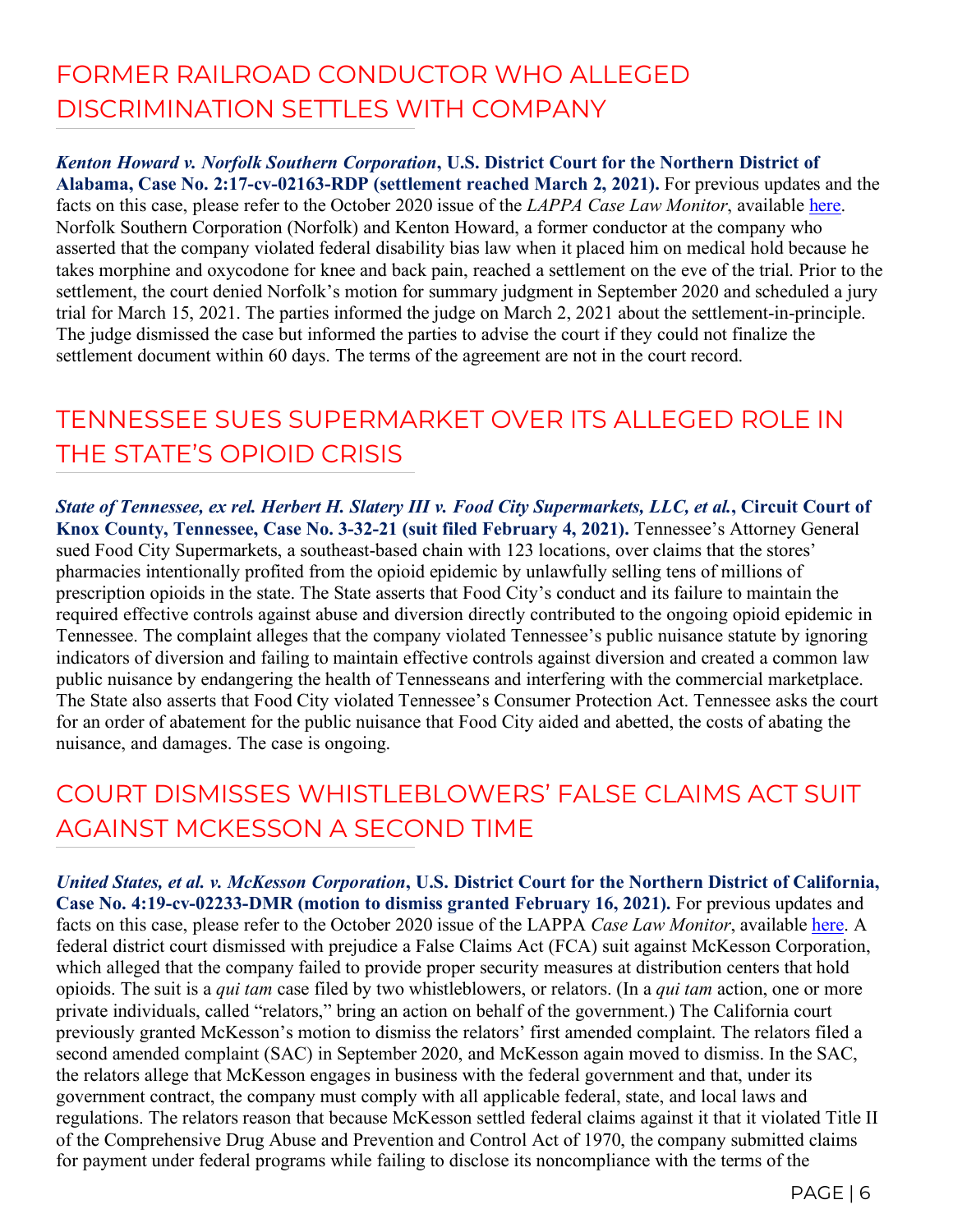governing contracts. The relators' claim arises under 31 U.S.C.  $\S 3729(a)(1)(A)$ , which imposes liability against anyone who "knowingly presents, or causes to be presented, a false or fraudulent claim for payment or approval," and 31 U.S.C. § 3729(a)(1)(B), which prohibits "knowingly mak[ing], us[ing], or caus[ing] to be made or used, a false record or statement material to a false or fraudulent claim." According to the court, the SAC does not contain any allegations that McKesson expressly certified its compliance with the applicable authorities each time it submitted a claim for payment under the contract. The relators argued that because the government contracts require McKesson to comply with all applicable laws and regulations, it can be inferred that McKesson expressly certified its compliance each time it submitted a claim. The court, however, did not agree, holding that requiring compliance as part of a contractual agreement is not the same as requiring express certification each time a claim is made. Additionally, the court found that the relators failed to identify any claims that made specific representations about the services McKesson provided. Because FCA liability attaches to claims for payment and not to underlying fraudulent activity, the relators failed to state a claim under the Act. The court granted McKesson's motion to dismiss, and the relators filed an appeal with the U.S. Court of Appeals for the Ninth Circuit on March 16, 2021.

#### ARKANSAS ATTORNEY GENERAL SUES WALGREENS OVER ITS ALLEGED ROLE IN THE STATE'S OPIOID CRISIS

**S***tate of Arkansas, ex rel. Leslie Rutledge v. Walgreen Company***, Circuit Court of Pulaski County, Arkansas, Case No. 60CV-21-1792 (suit filed March 15, 2021).** Arkansas' Attorney General filed a lawsuit against Walgreens for its alleged role in fueling the opioid crisis in Arkansas. The suit claims that Walgreens failed in its responsibility to report suspicious orders of prescription opioids and ignored red flags about prescriptions dispensed at its Arkansas stores. Arkansas also asserts that Walgreens created a public nuisance in the state and engaged in negligent conduct that created an unreasonable risk of harm to others. Additionally, the complaint alleges that Walgreens violated Arkansas' Deceptive Trade Practices Act. The lawsuit seeks an injunction to force Walgreens to act responsibly and follow federal and state laws and damages for fueling the public health epidemic, as well as civil penalties for each violation of Arkansas' consumer protection laws. The case is ongoing.

#### CALIFORNIA DOJ REQUIRED TO PRODUCE PRESCRIPTION DATA TO WALGREENS

#### *City and County of San Francisco, et al. v. Purdue Pharma L.P., et al.***, U.S. District Court for the Northern District of California, Case No. 3:18-cv-07591-CRB (motion to compel issued March 23,**

**2021).** For previous updates and facts on this case, please refer to the December 2020 issue of the *LAPPA Case Law Monitor*, available [here.](http://legislativeanalysis.org/wp-content/uploads/2020/12/December-2020-Case-Law-Monitor.pdf) Walgreens issued subpoenas to two non-party state agencies, the California Board of Pharmacy (Pharmacy Board) and the California Department of Justice (DOJ), seeking various

datasets from the state's prescription drug monitoring program, Controlled Substance Utilization Review and Evaluation System (CURES database). Walgreens' theory is that the data will assist in proving alternative causes of the alleged nuisance, including the large number of pharmacies, doctors, and other dispensers of opioids the plaintiff chose not to sue. The state agencies objected to the subpoenas, and Walgreens moved to compel production from both. In granting the motion to compel against the DOJ, the court found the CURES data relevant to Walgreens' defense and not privileged. The court reasoned that Walgreens is entitled to steer its own defense and is entitled to data supporting its claim. In reaching this conclusion, the federal court rejected the DOJ's

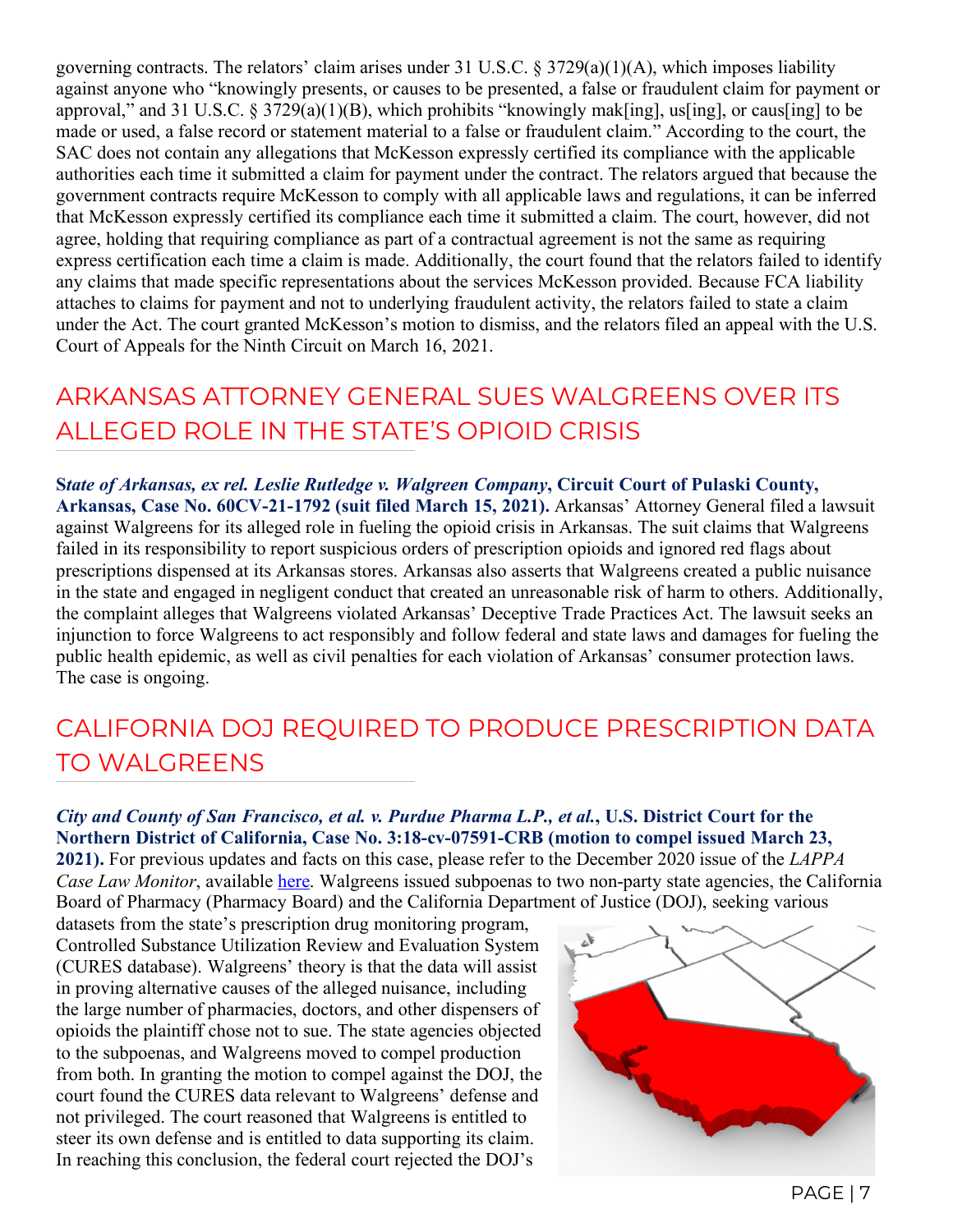argument that CURES data is shielded from disclosure due to the "official information" and related "deliberate process privilege." Additionally, because the data is relevant to Walgreens' defense, the court held that any privacy concerns can be ameliorated. In light of the sensitive information contained in the database, however, the court placed the following conditions on DOJ's production of CURES information: (1) the data must be produced under a protective order and designated as highly confidential; (2) the data must be produced in de-identified form; (3) Walgreens may not use the data to reverse-engineer any identifying information; and (4) Walgreens must pay the DOJ up to \$2,000 for the costs of production. While the court granted the motion to compel against the DOJ, it quashed a similar motion against the Pharmacy Board. Because the data that Walgreens sought from the Board is either largely duplicative of what the DOJ will produce or irrelevant, the court determined that there is no basis for Walgreens to receive CURES data from the investigative files of select pharmacists. A discovery hearing is set for April 14, 2021. The trial for this case is scheduled to begin October 25, 2021.

#### NOTEWORTHY UPDATES IN THE NATIONAL OPIOID LITIGATION

*In re National Prescription Opiate Litigation***, U.S. District Court for the Northern District of Ohio, Case No. 17-MD-2804 (multi-district litigation commenced December 12, 2017).** U.S. District Court Judge Polster issued an opinion on February 1, 2021, denying the Neonatal Abstinence Syndrome (NAS) Guardians' (Guardians) motion for multiple class certifications. As individuals acting as guardians of children diagnosed at birth with NAS, the Guardians allege that they shoulder a great burden of care for children harmed by the defendants. In their pleadings, the Guardians proposed two different nationwide plaintiff classes, two different California statewide plaintiff classes, and two different Ohio statewide plaintiff classes. The proposed nationwide classes assert Racketeer Influenced and Corrupt Organizations Act (RICO) violation claims against certain marketing and supply chain defendants and request relief in the form of medical monitoring, the creation of a science panel, compensatory and punitive damages, and attorneys' fees. The proposed statewide class claims, made against a broader set of defendants, involve RICO claims as well as claims of negligence, civil battery, civil conspiracy, and violations of unfair competition laws. In order for a proposed class to be certified, the class must be "ascertainable," meaning that the class definition is sufficiently definite to be administratively feasible for the court to determine if an individual is in the class. After analyzing the criteria of the proposed classes, the court concluded that the classes proposed by the Guardians are not reasonably ascertainable. For example, one proposed class criteria involved having a child medically diagnosed with opioid-related NAS at or near birth. The court noted, however, that NAS is not easily defined or diagnosed. Additionally, a diagnosis of NAS in a child's medical record, without more information, does not ensure that opioid use caused the child to suffer from NAS. While the court agreed that the opioid epidemic caused serious injuries to many mothers and their newborns, it ultimately ruled that the law does not permit the Guardians to pursue claims against the defendants and seek relief as a class. The Guardians filed a motion for reconsideration on February 16, 2021, which was denied on March 4, 2021.

#### MCKINSEY AND COMPANY SETTLEMENTS AND RELATED LITIGATION

• On February 4, 2021, McKinsey and Company (McKinsey) agreed to pay \$573 million to settle claims made by numerous states that the consulting firm helped fuel the country's opioid epidemic by providing sales analysis and marketing advice to opioid manufacturers, including Purdue Pharma and Johnson & Johnson. According to news reports, the settlement agreement includes 47 states, five territories, and the District of Columbia. Most of the money will be paid out over the next two months and will go to government programs fighting opioid use disorder and providing treatment. Of the states that reported their individual settlement amounts, the sums include: California (\$60 million), North Carolina (almost \$19 million) and Delaware (\$2.58 million). In addition to money, McKinsey agreed to publicly disclose internal documents detailing its work for opioid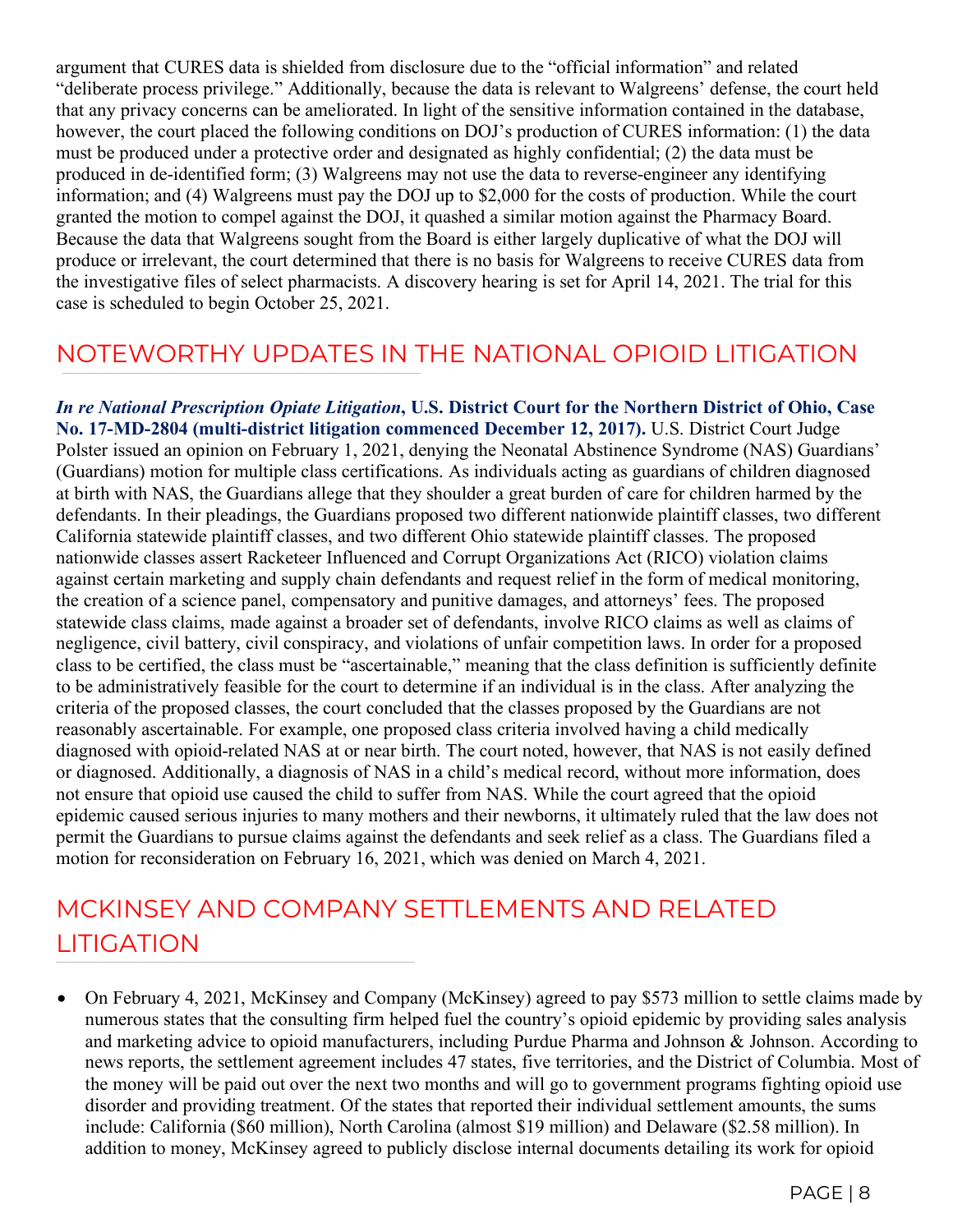companies, which could be used in ongoing litigation by state and local governments against the industry. As part of the settlement McKinsey denied any allegations of wrongdoing. In 2019, McKinsey had stated that it would no longer consult with companies that made opioid-based pain medications.

- On March 22, 2021, McKinsey reached a \$45 million settlement with Nevada over claims that the firm's work for opioid manufacturers harmed the state's residents. As one of the three states that refused to join McKinsey's \$573 million global settlement, Nevada received more than three times the average settlement with other states (approximately \$13 million). West Virginia and Washington also refused to accept McKinsey's original settlement offer. The firm agreed to pay Washington \$13.5 million and West Virginia \$10 million.
- As of March 2021, more than a dozen cities, counties, and Native American tribes have sued McKinsey in the wake of these settlements seeking funds from the firm. Some of the new McKinsey suits are presently part of the multi-district national opioid litigation in Ohio. The firm, however, is asking a panel of federal judges to group cases against it in Manhattan.

#### DRUG COMPANIES SEEK INCOME TAX DEDUCTIONS FOR OPIOID **SETTLEMENTS**



According to news reports, four companies that agreed to pay a combined \$26 billion to settle claims about their roles in the opioid crisis plan to deduct some of those settlement costs from their income taxes, thereby recouping around \$1 billion each. While the details of the opioid settlements are still being worked out, Johnson & Johnson and three large drug distributors— McKesson, AmerisourceBergen and Cardinal Health all updated their recent financial projections to include large tax benefits stemming from the expected deal. Cardinal Health, for example, stated that it planned to

collect a \$974 million cash refund because its opioid-related legal costs constitute a "net operating loss carryback" pursuant to a tax provision Congress included in last year's coronavirus bailout package, known as the CARES act, as a way of helping companies struggling during the pandemic. U.S. tax laws generally restrict companies from deducting the cost of legal settlements from their taxes, with one major exception: damages paid to victims as restitution for misdeeds. Some tax experts say the Internal Revenue Service may challenge the companies' attempts to deduct opioid settlement costs.

#### PURDUE PHARMA BANKRUPTCY PROCEEDINGS

*In re Purdue Pharma L.P.***, U.S. Bankruptcy Court for the Southern District of New York, Case No. 19- 23649 (suit filed Sept. 15, 2019).** On March 15, 2021, Purdue Pharma filed its latest proposed bankruptcy plan. The \$10 billion plan calls for handing over the company's assets to trusts for the benefit of states, cities, and counties suing to recoup the money spent dealing with the opioid crisis. The Sackler family would contribute \$4.275 billion to the settlement, an increase from the family's original \$3 billion offer. In exchange for the company assets and the cash, which is slated to be paid out over nine years, Purdue and the Sackler family would be legally insulated from existing and future opioid lawsuits. The proposed plan calls for an initial \$500 million payment to opioid claimants following plan approval. Purdue then expects to generate \$1 billion through the end of 2024, which would — along with the payments from Purdue's owners — be funneled to trusts established for states and cities, hospitals, Native American tribes, and personal injury plaintiffs, among others. The states and cities are expected to receive about \$250 million of the initial \$500 million payment. Some state attorneys general and activists believe that the settlement offer does not include enough money and goes too far in protecting the company and the Sackler family from future liability. The